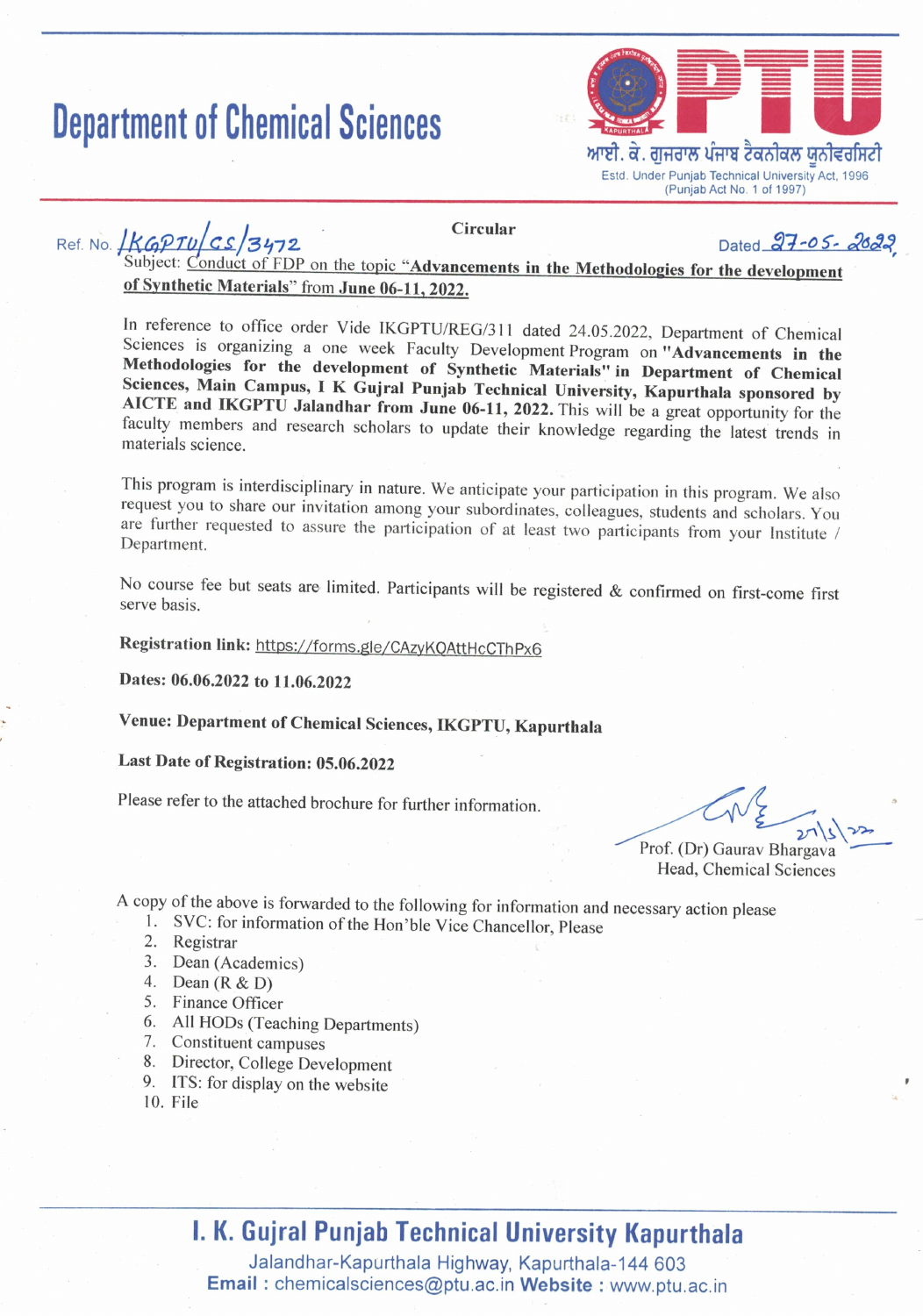### I.K. Gujral Punjab Technical University

The University was established in 1997 as Puniab Technical University and renamed as I. K. Gujral Punjab Technical University by State Government in 2015. University offers UG and PG degrees in sciences. It includes M.Sc. and B.Sc. Honours in Chemistry, Mathematics and Physics. Other established departments are Food Science and Technology, Journalism and Mass communication, Management & Hospitality and Humanities. University also offers B.Tech. degree programmes in different engineering streams like Electronics & Communication, Computer Science & Engineering, Electrical Engineering, Civil Engineering, and Mechanical Engineering.

#### Department of Chemical Sciences

Department of Chemical Sciences was established in 2016. Department of Chemical Sciences at I. K. Gujral PTU strives to achieve excellence in research and teaching in Chemistry. Department is offering PhD, MSc Chemistry and BSc Honours Chemistry. The Department has well-furnished and centrally air conditioned laboratories. The Department is well supported by the library possessing a vast variety of titles related to the different streams of Chemistry. The faculty is extremely well qualified and motivated with a strong commitment to research which is reflected in the sanctioned projects sponsored by the Ministry of Human Resource Development, Department of Science and Technology, Department of Atomic Energy, and many other organizations.

Advancements in the Methodologies for the development of Synthetic Materials

> Chief Patron Sh. Rahul Bhandari Vice-Chancellor, IKGPTU Kapurthala

Patron (s) Prof. (Dr.) Vikas Chawla Dean Academics, IKGPTU Kapurthala

> Dr. S. K. Mishra Registrar, IKGPTU Kapurthala

#### **Mentor**

Prof (Dr.) Gaurav Bhargava Head, Department of Chemical Sciences

Programme Coordinator Dr Rupesh Kumar, Assistant Professor, dr.rupesh@ptu.ac.in (94658-84829)

Organizing Committee Dr. Chander Prakash, Assistant Professor Dr. Vandana Naithani, Assistant Professor Dr. Roopa, Assistant Professor Dr. Reshu Sanan , Assistant Professor Dr. Sanjeeb Sutradhar, Assistant Professor Dr. Rashmi Sharma, Assistant Professor

For queries, please contact: For registration: Dr. Reshu Sanan (9463725685) For accommodation: Dr. Chander Prakash (9478098059)

AICTE and IKGPTU sponsored Faculty Development Programme

**Advancements in the Methodologies for the development of Synthetic Materials** 

June 06, 2022—June 11, 2022

#### **Sponsored by**





#### **Organized by**

**Department of Chemical Sciences I.K. Gujral Punjab Technical University Kapurthala-144603 (Punjab)**